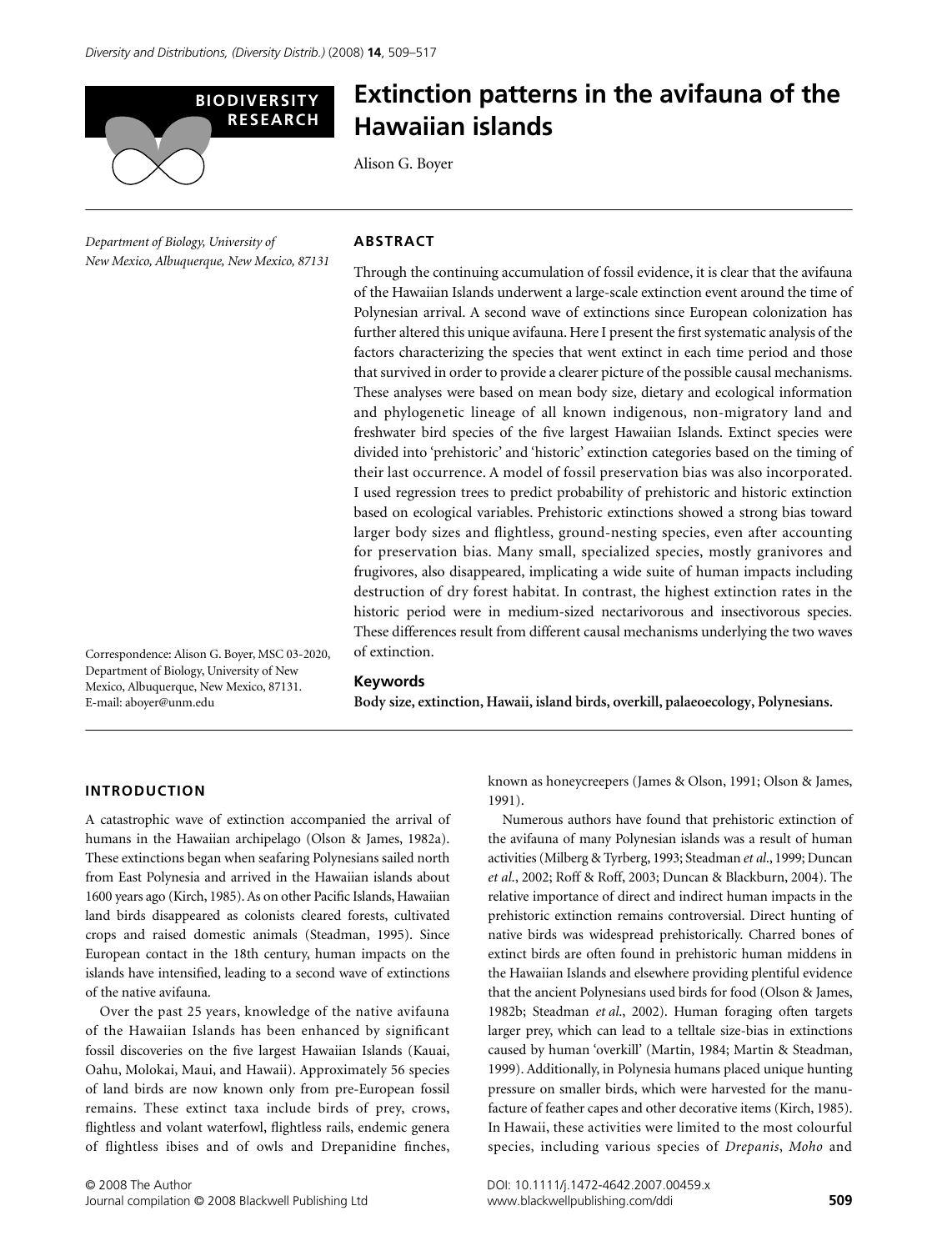*Vestiaria*, but their precise impacts on those populations are unknown (Sykes *et al*., 2000).

Indirect human impacts, such as habitat destruction and the activities of introduced predators, also likely played a role in the extinction. Several novel predators including domestic pigs, dogs and the Pacific Rat, *Rattus exulans*, were introduced, either intentionally or inadvertently, by the first Hawaiians. Pigs and dogs may have been a threat to flightless and ground-nesting birds of various sizes. Potential prey of the Pacific Rat include ground-nesters with eggs less than 57 mm in length and adult birds of less than 100 g (Holdaway, 1999). These predators could introduce a bias in extinction probability towards small or medium-sized species. Clearing of lowland forest, primarily by fire, for agricultural purposes was widespread in Hawaii and eliminated vast areas of habitat (Olson & James, 1982a; Athens *et al*., 2002). Modern habitat loss is thought to be neutral with respect to body size, affecting species of all sizes (Lyons *et al*., 2004). However, evidence suggests that larger species may require larger geographical ranges to maintain viable populations (Brown, 1995; Diniz-Filho *et al*., 2005). Thus, the effect of habitat loss on the relationship between body size and extinction probability is difficult to predict.

Under direct human hunting, we expect a strong bias in extinction risk towards larger birds, whereas indirect human impacts may lead to a variety of body size patterns. Additional ecological data, like diet and endemism, may help differentiate between these hypothesized mechanisms. Previously, this process has been hampered by a lack of quantitative data and by the tendency to examine individual or a few species in isolation. To date, body size estimates (e.g. Iwaniuk *et al*., 2004) and ecological characterizations (e.g. James, 1995; James & Burney, 1997) of only a few extinct Hawaiian species have been published. Discussions of the extinction have not focused on the ecological characteristics associated with extinction risk, but on the individual circumstances of each species.

Here I take a macroecological view of the extinction by examining all known indigenous, resident land and freshwater bird species of the Hawaiian Islands. By characterizing each species in detail, I was able to make quantitative evaluations of the body sizes and ecological characteristics of the entire avifauna before and after initial human colonization. Because body size and ecological attributes could be the result of shared phylogenetic history, I also examined extinction patterns within phylogenetic lineages. A second wave of extinctions has occurred since European contact, thought to have been brought on by some combination of deforestation, urbanization, introduced predators and competitors and disease. Thus, I compared the ecological selectivity of the earlier extinction to these later 'historical' extinctions to compare and contrast the causal mechanisms.

Despite the considerable discussion and speculation, quantitative analyses of body size selectivity in Pacific island extinction events are largely based on data from New Zealand (Duncan *et al*., 2002; Roff & Roff, 2003; Duncan & Blackburn, 2004), and none exist for the Hawaiian islands. Thus, these analyses represent the first quantitative ecological examination of extinction patterns in the pre-contact Hawaiian avifauna.

#### **METHODS**

### **Data**

Relevant ecological data for all known indigenous, non-migratory land and freshwater bird species of the five best-studied Hawaiian islands were compiled into a data base. I obtained lists of extinct species from numerous sources (see Appendix S1 in Supplementary Material). These palaeontological data have inherent taphonomic (fossil preservation) biases and may not represent the entire prehistoric avifauna. However, these biases are minimized in limestone sinkholes that act as natural pitfall traps and provide excellent preservation of delicate passerine skeletons as well as bones of larger birds (Olson & James, 1982b). The data presented here are gathered from a combination of many types of palaeontological sites, including archaeological middens, lake bed and sand dune deposits, lava tubes and sinkholes (Olson & James, 1982b). All radiometrically dated fossil deposits are Holocene in age, except two sites, which dated to 120,000 and 25,000 yr bp (Olson & James, 1991). Using simple mark-recapture methods based on the presence of historically observed species in the fossil record (Pimm *et al*., 1994), I estimated that approximately 30 prehistorically extinct species may remain undiscovered. I used a logistic regression approach to assign body sizes to these hypothetical species (see Appendix S3 in Supplementary Material) and used these data to check the robustness of any observed body size patterns in extinction probability.

Taxonomy of the Drepanidini followed James (2004). Species that are known only from pre-European fossil remains were classified as prehistoric extinctions, whereas species that were observed after European contact (1778 AD) but later went extinct were classified as historic extinctions. Lists of extant species were compiled from a variety of sources (see Appendix S1 in Supplementary Material). Underlying this analysis is the assumption that extant species were also present at initial human colonization. Archaeological evidence shows that most species predate the arrival of humans, but the Short-eared Owl, *Asio flammeus*, arrived later (Burney *et al*., 2001), and hence was excluded from the prehistoric analysis. There is some speculation that certain freshwater birds (e.g. gallinules, coots, and the night heron) may not have established populations in the islands until suitable habitats were created by Polynesian aquaculture (Olson & James, 1982b). However, these species were included in the prehistoric analysis. Most Hawaiian bird species can be traced back phylogenetically to one of only a few archipelago colonization events (Slikas, 2003). I used published references (see Appendix S1 in Supplementary Material) to group species into monophyletic lineages for analysis.

Average body mass was estimated for each species in the combined data set (111 sp.). Masses for extant species came from a variety of books, field guides, web sources (see Appendix S2 in Supplementary Material), and generic averages in two cases (1.8% of species) where specific data were unavailable. Mass estimates of extinct birds (both prehistoric and historic) came from published estimates (see Appendix S2 in Supplementary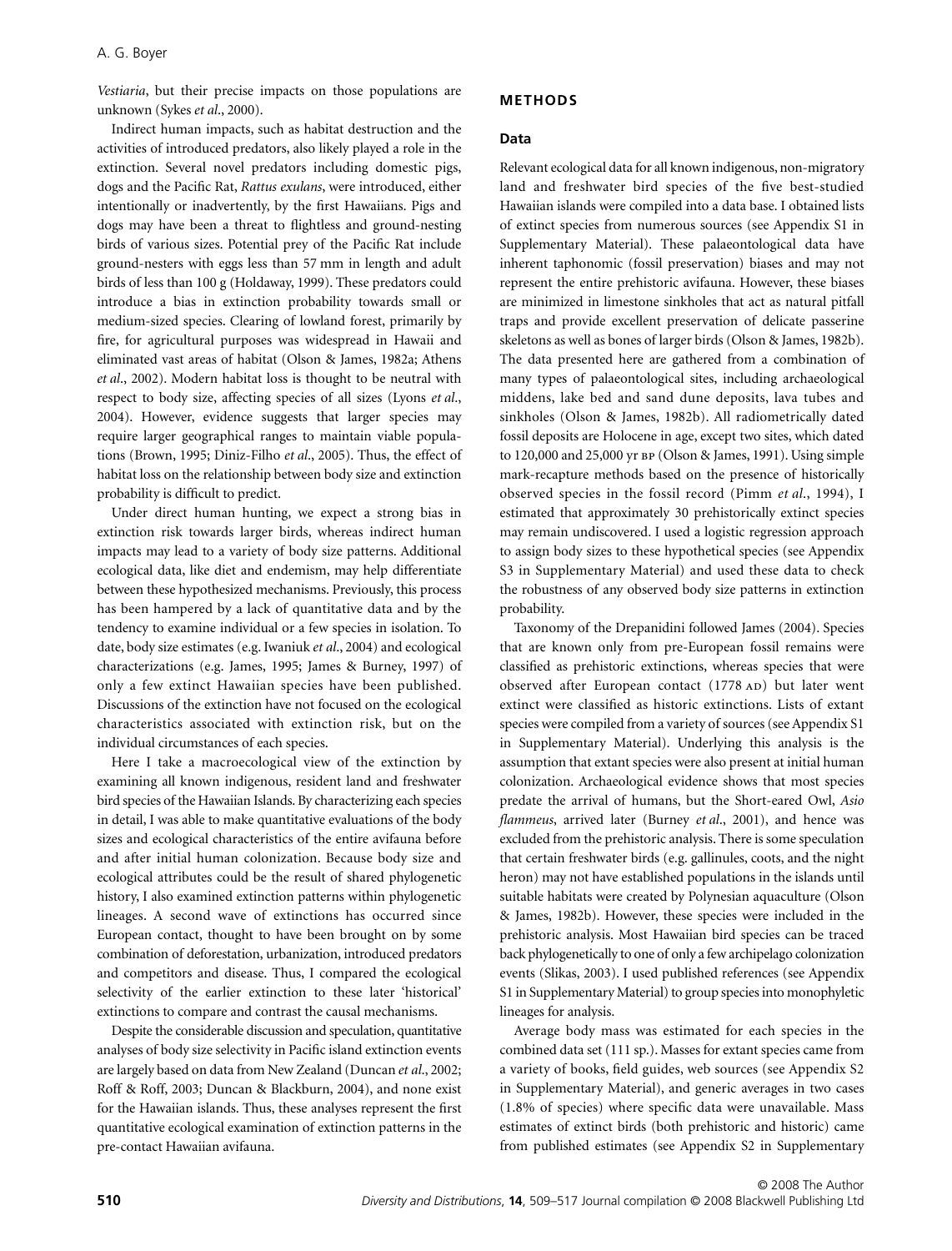Table 1 Descriptions of body size distributions of the avifaunas analysed. Mean, median and range are given in units of ln mass (g).

|                                                  | N   | Mean |      |      | Median Range Skewness |
|--------------------------------------------------|-----|------|------|------|-----------------------|
| Prehistoric avifauna<br>and undiscovered species | 139 | 4.05 | 3.50 | 6.50 | 1.44                  |
| Prehistoric avifauna                             | 111 | 4.30 | 3.70 | 6.50 | 1.20                  |
| Historic avifauna                                | 55. | 3.70 | 3.40 | 5.20 | 1.37                  |
| Extant avifauna                                  | 32  | 3.72 | 3.20 | 5.20 | 1.20                  |

Material), or in the case of 68 species (61% of species), were based on linear regression of mass on skeletal measurements following the methods of Campbell & Marcus (1992). The majority of these regression equations were based on my own measurements of the hind limb bones of 442 specimens from groups with Pacific Island representatives. This method was very accurate in predicting mass  $(r^2 = 0.946)$  when tested on independent specimens of known body mass. Statistics describing the body size distributions of birds in each fauna are given in Table 1.

Species were also classified into broad dietary guilds and categories of endemism following published accounts (see Appendix S1 in Supplementary Material). Information on flight ability and nest type were also included based on osteological descriptions of fossil species and ecology of living relatives. The data base (see Appendix S2 in Supplementary Material) serves as a general reference for indigenous Hawaiian bird species and lineages.

#### **Analysis**

Extinction patterns were analysed first by comparing body mass distributions of prehistoric, historic, and extant species, foraging guilds and lineages using the Kolmogorov–Smirnov p-statistic. Body size bias was calculated, using logistic regression, for each time period and for each level of endemism. After inspection of the data, non-linear patterns in extinction probability appeared common. For example, predation and competition by the Pacific Rat and human hunting could combine to produce a pattern of high extinction in both large and small birds. To address the inherent non-linearities, regression trees were implemented in Matlab (The MathWorks, Inc.) using decision tree functions provided in Statistical Toolbox v5.0.

Regression trees are particularly well suited to this type of analysis because they partition the response data according to a suite of both categorical and continuous variables. Trees were fit to data through a recursive process of error minimization. A binary partitioning algorithm was applied at each node until either the node was homogeneous or the node contained a single observation. Partitioning was carried out on a one-step look ahead, which ensured an optimal split at each node but not necessarily the optimal performance over the whole tree. Once the nodes were determined, the tree was pruned to the smallest sub-tree that is within one standard error of the minimum-error sub-tree. Terminal nodes with only one observation remain in the tree if their inclusion adds substantial explanatory power. For more information on the use of regression trees to predict extinction see Roff & Roff (2003) and Sullivan *et al*. (2006).

In order to compare the factors leading to extinction in both the historic and prehistoric extinctions, I constructed two independent regression trees to predict probability of prehistoric and historic extinction based on five predictor variables. The prehuman fauna of 111 species was included in the prehistoric tree. Only the 55 survivors of the prehistoric extinction were included in the analysis of historic extinction. The following predictor variables were used:

• *Body size.* Estimated, natural log-transformed (ln) mass (g) of each avian species.

• *Dietary guild.* Species were divided into the following broad dietary categories: carnivore, insectivore, nectarivore, granivore, frugivore and herbivore.

• *Endemism.* Species were classified into three categories of endemism: 0- endemic at the subspecies level or not endemic to the Hawaiian Islands, 1- endemic at the species level, and 2 endemic at the genus level or higher.

• *Flightlessness.* Species were grouped into two flight categories: 0*-* volant and 1- flightless.

• *Nest type.* Ground-nesting species were coded as 1, whereas elevated nest types were coded as 0.

### **RESULTS**

The body size data for the five best-studied islands revealed that, as in many continental bird and mammal faunas (Brown, 1995), the original Hawaiian avifauna showed a distinctive right-skewed distribution (Fig. 1, Table 1). Kolmogorov-Smirnov tests showed that extant land birds have a significantly different body size distribution than the victims of the prehistoric and historic extinctions (Table 2), meaning that the extinctions were not random with respect to body size. After accounting for undiscovered sub-fossils, differences remained significant.

Body size distributions of dietary guilds show that certain guilds dominated specific size classes (Fig. 2). Each dietary guild had a significantly different body size distribution, except that frugivores and insectivores were each statistically indistinguishable from nectarivores (K-S-test,  $P = 0.15$  and  $P = 0.77$ ). Foraging guilds were affected differently by the two extinction waves in

Table 2 Pairwise comparisons of body size distributions of Hawaiian avifauna. *P*-values for Kolmogorov-Smirnoff tests are shown. Values based on inclusion of hypothetical undiscovered species are given in parentheses.

|                       | Extant species | Prehistoric victims |  |
|-----------------------|----------------|---------------------|--|
| Prehistoric victims   | 0.0004(0.02)   |                     |  |
| Historic victims      | 0.02           | 0.03(0.33)          |  |
| All extinct species   | 0.0004(0.01)   |                     |  |
| Prehistoric survivors |                | 0.01(0.37)          |  |
|                       |                |                     |  |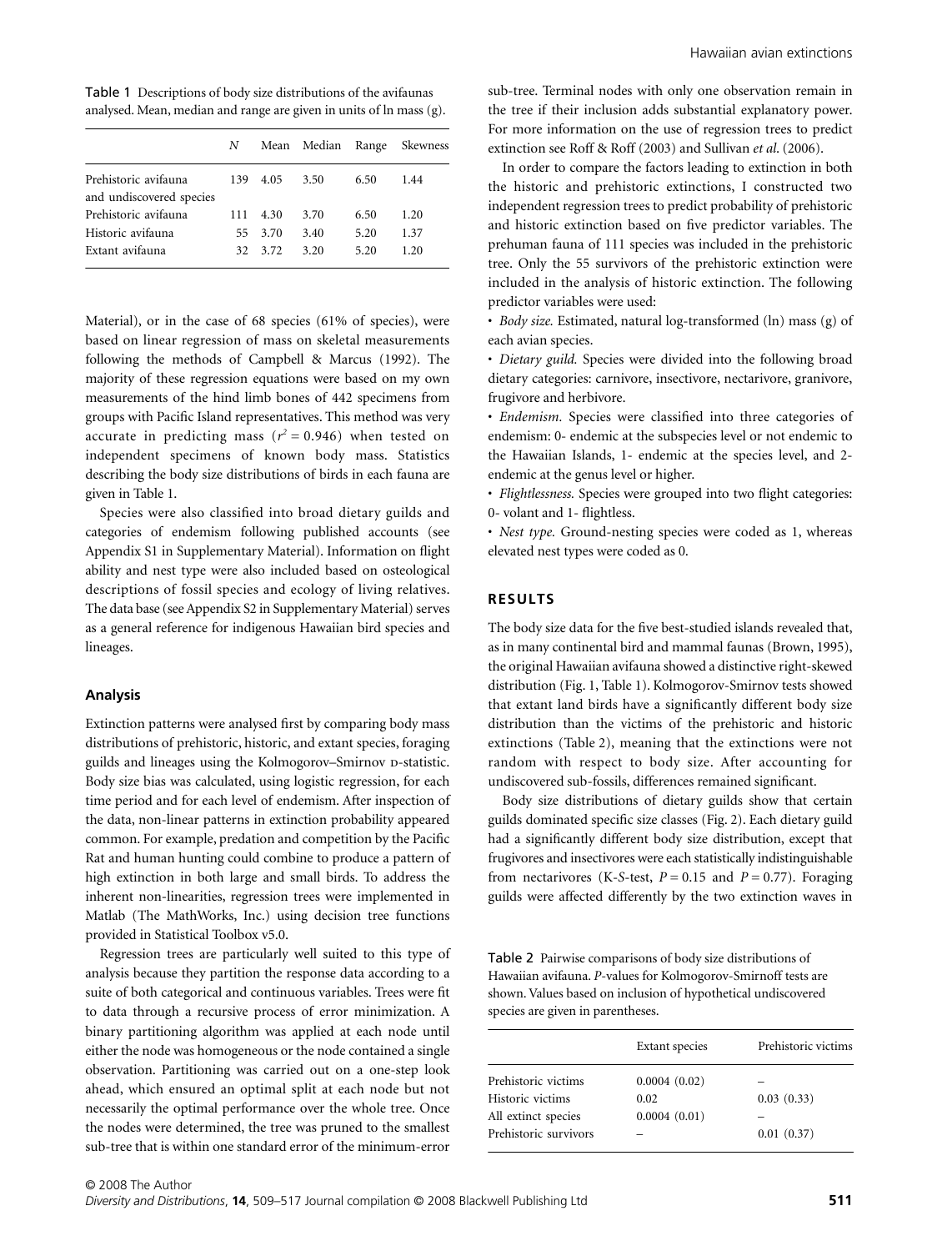

Figure 1 Body size frequency distributions of Hawaiian bird species. Extant species are shown in grey bars, prehistoric victims are shown in black bars, and historic victims are shown in hatched bars. Hypothetical undiscovered prehistoric victims add 11 species to size-class 2.5, 8 to class 3.0, 5 to class 3.5, 3 to class 4.0 and 1 to class 4.5.

of Hawaiian avifauna showing losses of each dietary guild. Extant species are shown in grey bars, prehistoric victims are shown in black bars, and historic victims are shown in hatched bars.

Figure 2 Body size frequency distributions

Hawaii. For example, nectarivores were only mildly affected by prehistoric extinction, but were dramatically reduced by extinctions in historic time (Fig. 2). The various avian lineages also suffered different extinction rates in the prehistoric extinction  $(ANOVA, P = 0.002, Table 3).$ 

The prehistoric extinction showed significant size-bias wherein every ln unit increase in body size led to a 46% increase in the probability of extinction (Fig. 3a). After correcting for

undiscovered species, size bias remained marginally significant. However, historical extinctions did not show a significant size-bias (Fig. 3a), but instead showed a non-linear, unimodal, relationship with body size. Endemic genera showed a significant bias in extinction probability toward larger body sizes in both time periods (Fig. 3b,c), whereas endemic species did not show a significant bias toward large size. Endemic species did show an interesting trend toward higher extinction rates in smaller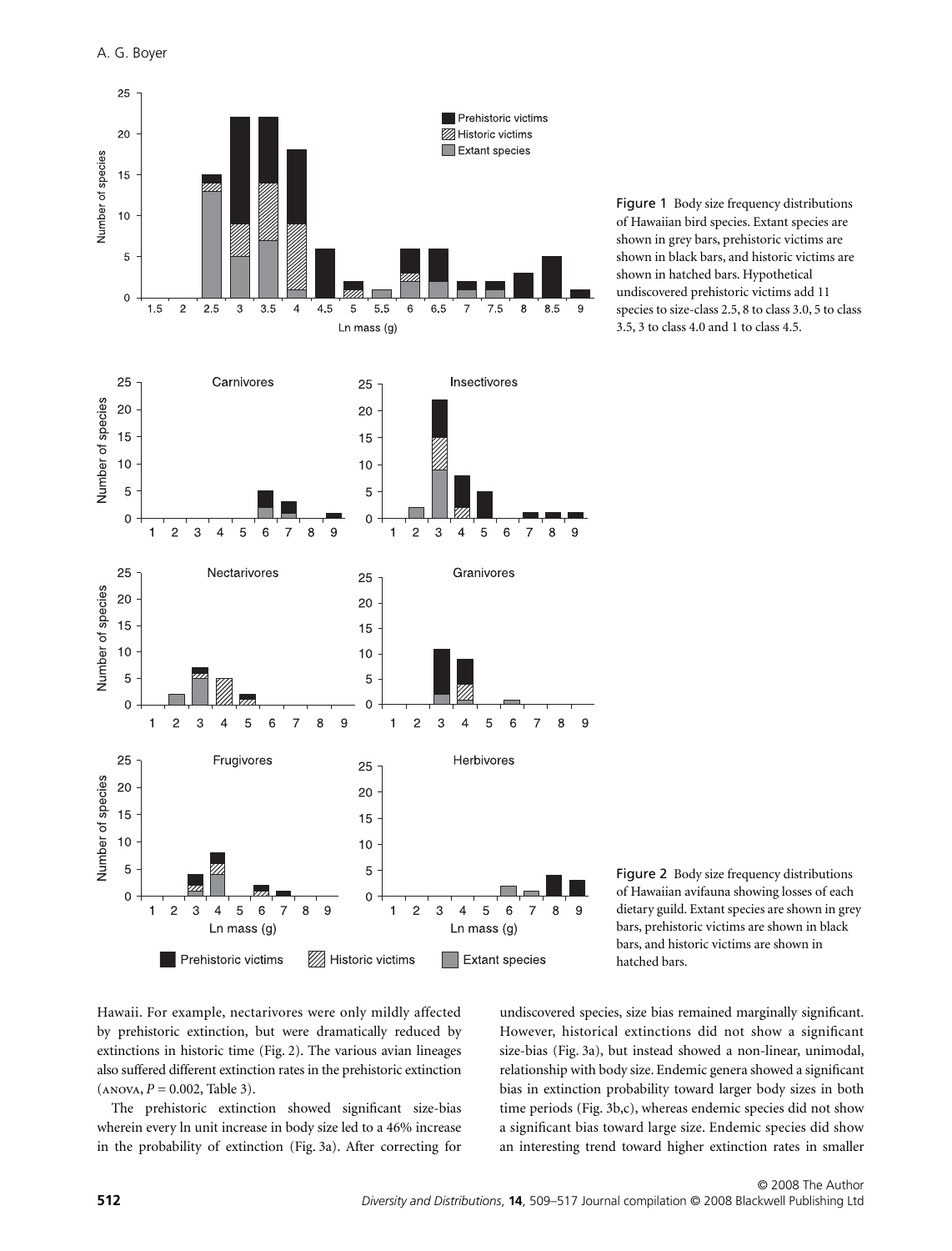Table 3 Lineage-level analysis of extinction patterns. Proportions of original avifauna lost in each extinction are given, with significant differences between clades indicated by superscripts (Tukey HSD test). Results of logistic regression of ln body size against extinction probability are shown for lineages with more than four species in each time period. Significant size-bias is indicated in bold type.

| Lineage                           | Number<br>of species | Proportion extinct<br>prehistorically | Proportion extinct<br>historically | Proportion<br>extant | Prehistoric size<br>bias $(P$ -value) | Historic size<br>bias $(P$ -value) |
|-----------------------------------|----------------------|---------------------------------------|------------------------------------|----------------------|---------------------------------------|------------------------------------|
| Anatidae: Anatinae                | 5                    | 80%                                   | 0%                                 | 20%                  | 0.99                                  |                                    |
| Plataleidae: Apteribis            | 3                    | $100\%$ <sup>A</sup>                  |                                    |                      | $\overline{\phantom{0}}$              |                                    |
| Anatidae: Branta                  | 4                    | 75%                                   | 0%                                 | 25%                  | 0.35                                  |                                    |
| Corvidae: Corvus                  | 3                    | 66%                                   | 33%                                | $0\%$                | $\overline{\phantom{0}}$              | -                                  |
| Fringillidae: Drepanidini         | 61                   | $43\%$ <sup>B</sup>                   | 21%                                | 36%                  | 0.02                                  | 0.006                              |
| Strigidae: Grallistrix            | 4                    | $100\%^{\rm A}$                       | -                                  |                      | -                                     | -                                  |
| Meliphagidae                      | 6                    | $17\%$ <sup>B</sup>                   | 83%                                | $0\%$                | 0.41                                  | -                                  |
| Turdidae: Myadestes               | 6                    | $17\%$ <sup>B</sup>                   | 33%                                | 50%                  | 0.91                                  | < 0.001                            |
| Rallidae: Porzana pusilla clade   | $\overline{4}$       | $100\%^{\rm A}$                       | —                                  |                      | $\qquad \qquad -$                     |                                    |
| Rallidae: Porzana tabuensis clade | 7                    | 86%                                   | 14%                                | $0\%$                | 0.84                                  | -                                  |
| Individual colonists              | 8                    | $25\%$ <sup>B</sup>                   | 0%                                 | 75%                  | 0.24                                  |                                    |
| All species                       | 111                  | 51%                                   | 20%                                | 29%                  | < 0.001                               | 0.87                               |



Figure 3 Results of logistic regression on body size and extinction probability. (a) Overall size-bias in prehistoric (*P =* 0.0009, solid line), after accounting for undiscovered species (*P =* 0.05, dotted line), and historic extinctions (*P =* 0.87, dashed line and circles). Endemism and size-bias in the (b) prehistoric and (c) historic periods. Endemic genera (*P =* 0.005 and 0.001) are shown with solid lines and endemic species (*P =* 0.64 and 0.31) in dashed lines.

species during the historic extinction (Fig. 3c). These analyses suggest that the two extinction waves had different causal mechanisms.

The regression trees reflecting prehistoric and historic extinctions were pruned to 13 and 6 terminal nodes, respectively



Figure 4 Error plots determined by resubstitution for fitted regression trees based on the number of terminal nodes in the tree. Asterisks indicate optimal pruning levels.

(Fig. 4). The primary risk factor for extinction in the prehistoric regression tree (Fig. 5a) was nest type. Within birds with elevated nests, larger species tended to have higher extinction rates. For species larger than 18.2 g (2.9 ln units), feeding guild was an important determinant of extinction (nodes 2–11). In the historic tree (Fig. 5b) extinction risk was a non-linear function of body size, with the highest extinction rates in medium-sized species. Feeding guild was also an important predictor of extinction in species between 22.2 g and 40.4 g (3.1–3.7 ln units; nodes 3–5).

#### **DISCUSSION**

The analyses presented here clearly identify two characteristics of species that are commonly associated with increased prehistoric extinction risk: ground-nesting and large body size. This vulnerability is apparent in the regression tree analysis (Fig. 5a)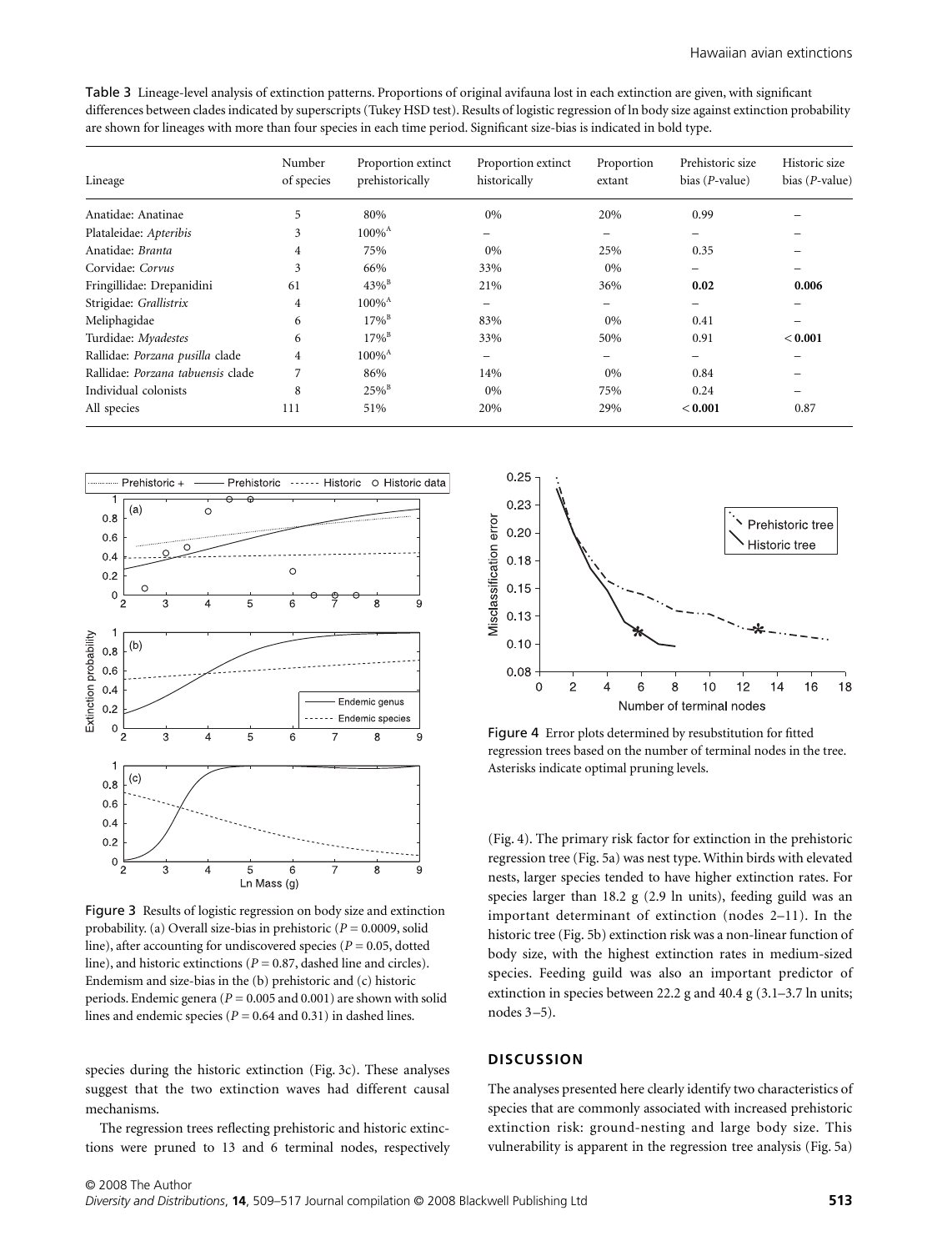

Figure 5 Regression trees predicting extinction probability based on flight ability, nest type, ln body size, dietary guild, and endemism for (a) prehistoric extinctions and (b) historic extinctions. Extinction probability increases to the right of each branch point. Terminal nodes show probability of extinction, number of species, and are numbered for reference.

where ground-nesting species (89.2% extinction) were immediately separated from those with elevated nests (37.3% extinction). Lineage-level differences in extinction risk (Table 3) also reflect the importance of shared phylogenetic history on body size and flightlessness. The largest birds of the prehistoric avifauna, the moa-nalos, ibises and *Branta* geese, are certainly within the range where human hunting would have been profitable

and bones of these species have been found in association with human hearths and in middens (Olson & James, 1982b). Flightlessness, encapsulated entirely within the ground-nesting category, was also an immense disadvantage to birds faced with novel predators. Only the smallest flightless bird in the islands, *Porzana sandwichensis*, survived into the historic period (Fig. 5a, node 12). In 1892, collectors hunted intensively for the rail, but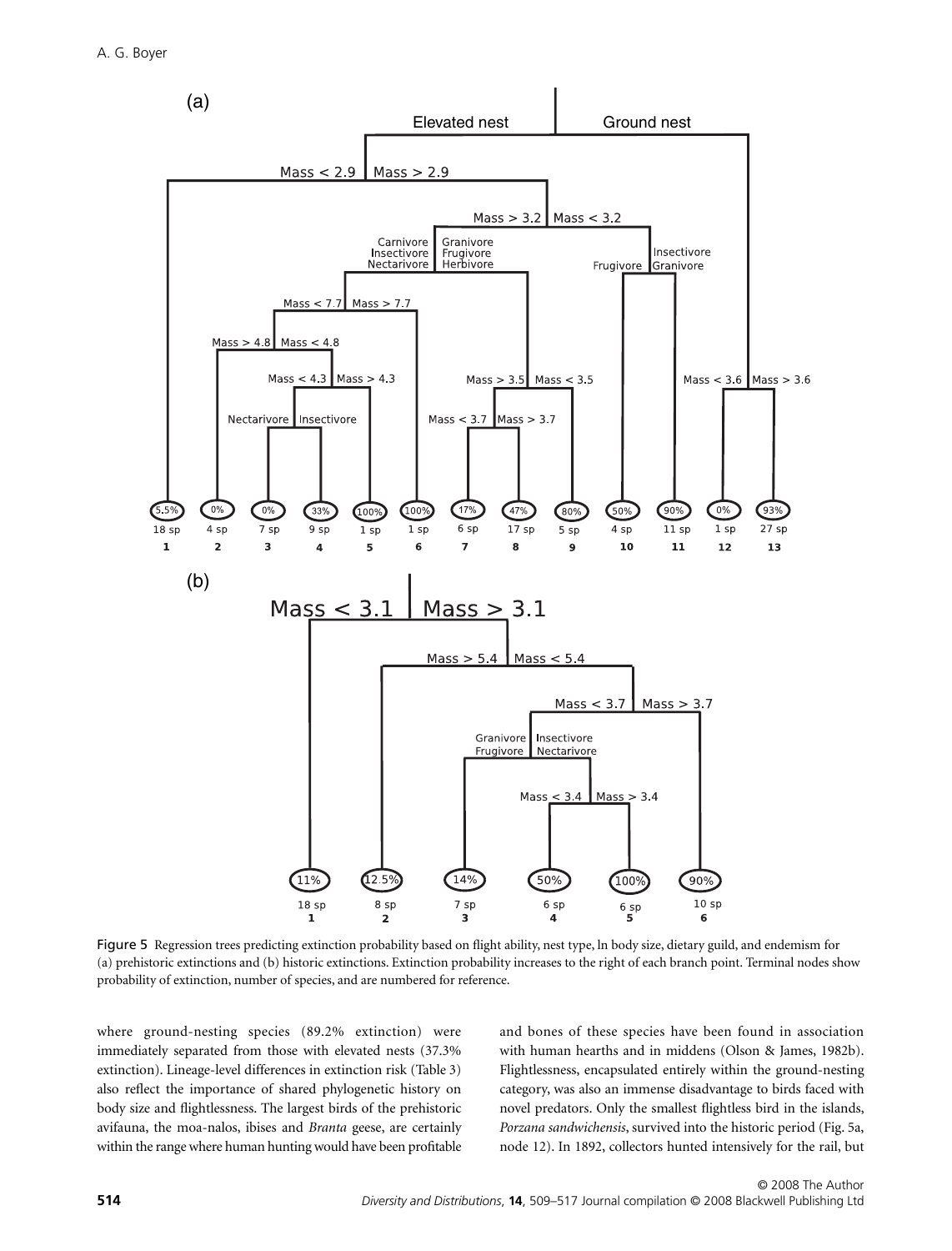were unsuccessful and found its former habitat overrun with mongooses (Olson, 1999b).

Large body size may increase extinction susceptibility for at least two reasons (Brown, 1995; Gaston & Blackburn, 1995). Large size constrains population density and hence total population size on an island. Any environmental change that reduces population sizes could differentially affect larger species. This is especially true for those large species at higher trophic levels, such as birds of prey. Large organisms also have life history characteristics that make them slower to rebound from population declines, such as small clutch size and long intervals between clutches. This situation is exacerbated in insular species that tend towards even smaller clutch sizes (Cody, 1966).

Although nest type and large body size can explain some extinctions, not all the victims of the prehistoric extinction showed these characteristics. The relationship between feeding guild and extinction risk leads to interesting new hypotheses of extinction as a result of differential human activities in habitats utilized by birds. Recently, studies of the Hawaiian ecosystem have uncovered evidence of extensive habitat modification by humans and Pacific Rats. Much of the lowland forest of the 'Eua Plain region of Oahu appears to have been destroyed by rats even before human settlement in the area (Athens *et al*., 2002). Populations of early Hawaiians and Pacific Rats were concentrated in lowland areas where extensive areas in the windward valleys were cleared for irrigated taro fields and fish ponds, whereas large portions of the leeward slopes were divided into intensive dry land field systems (Kirch, 1995). Granivorous birds that relied on lowland dry forest resources, such as *Ciridops* (Fig. 5a, node 9), may have faced severe food competition from rats, as well as habitat loss from land clearing, whereas montane, wet forest species survived (Fig. 5a, nodes 2 and 3). The same is true for insectivores, which showed higher extinction rates than similarly sized frugivores and nectarivores in two nodes (Fig. 5a, nodes 4 and 11). This pattern could reflect severe disruptions in the food web of lowland forests caused by rats, which frugivores and nectarivores were able to avoid by ranging widely in search of their patchy food. An apparent interaction between feeding guild and body size led to an almost universal extinction of the largest birds in each feeding guild (Figs 2 and 5a).

The data also suggest that granivores were more susceptible to prehistoric extinction regardless of habitat, as granivory is associated with higher extinction risk in two nodes in the regression tree (Fig. 5a). This pattern may reflect the coevolution of birds and plants and the resulting specialization of many native birds on particular plant species, consistent with a taxon-cycle (Ricklefs & Bermingham, 2002; Duncan & Blackburn, 2004). These specialized species may have had limited geographical ranges, and may have been unable to shift into new habitats where their principal food plants were absent, whereas surviving endemics generally were more nomadic and generalist feeders. For example, the extinct koa-finches (*Rhodacanthis*), as their name implies, were adapted for harvesting the green pods of the leguminous koa tree, *Acacia koa* (Olson, 1999a), whereas the surviving 'Apapane (*Himatione sanguinea*) and 'O'u (*Psittirostra psittacea*)

are nomadic foragers on native and introduced fruits and nectar (Snetsinger *et al*., 1998).

In the historic period, body size effects were mixed. It seems that the most vulnerable large-bodied species had already disappeared, leading to a non-linear effect of body size. Large size was associated with decreased extinction probability in endemic species (Fig. 3c) because only one large  $(> 221$  g or 5.4 ln units, Fig. 5b, node 2) endemic species went extinct historically. The remaining large species had traits that helped them survive both extinction waves. However, three of these species are now listed as endangered or vulnerable by the IUCN (2007). In the historic period, habitat destruction, introduced predators and mosquitoborne disease struck lowland forest species, leading to the disproportionate loss of insectivores and nectarivores (Fig. 5b, nodes 4 and 5). This trophic effect could be a result of the loss of so many granivores and frugivores in the prehistoric period, so that the surviving granivores and frugivores were more likely to survive the historic period. Because the introduced mosquito, *Culex quinquefasciatus*, is limited by temperature to areas below approximately 600 m in elevation (Atkinson *et al*., 2000), disease also acted to eliminate much of the remaining lowland forest habitat for birds.

Several lines of evidence support the conclusion that the two waves of extinction resulted from different causal mechanisms. In the prehistoric period, the degree of size-bias observed clearly implicates human hunting, whereas the non-linear size-extinction pattern in the historic period points to the complex interactions of endemism with disease and exotic predators. However, the body size distributions of prehistoric and historic victims are indistinguishable below 244 g (5.5 ln units; KS test:  $P = 0.83$ ). Because habitat destruction was a major factor in both extinctions, the similarity of these distributions may reflect the consistent loss of vital habitat over time. Knowledge of the effects of prehistoric habitat loss may thus help to predict the impacts of modern habitat destruction.

This paper presents the most complete ecological picture of the extinctions of Hawaiian birds currently available. More detailed and perhaps slightly different conclusions will likely emerge with accumulation of additional fossil evidence and information on the extinct and extant avifauna. Nevertheless, human colonization of the Hawaiian Islands initiated sweeping changes in the island environment including the extinction of more than 50% of native bird species. On every other island and continent examined so far, similar size-selective extinctions have followed human colonization (Alcover *et al*., 1999; Burney, 1999; Roberts *et al*., 2001; Roff & Roff, 2003; Duncan & Blackburn, 2004; Lyons *et al*., 2004). One clear message from previous studies and the results presented here is that human-mediated extinction often follows predictable patterns. We must use this knowledge to help prevent further extinctions today.

# **ACKNOWLEDGEMENTS**

J.G. Bragg, J.H. Brown, O. Burger, H.F. James, F.A. Smith and D.W. Steadman provided constructive commentary on the manuscript. Many thanks to H.F. James for insightful conversations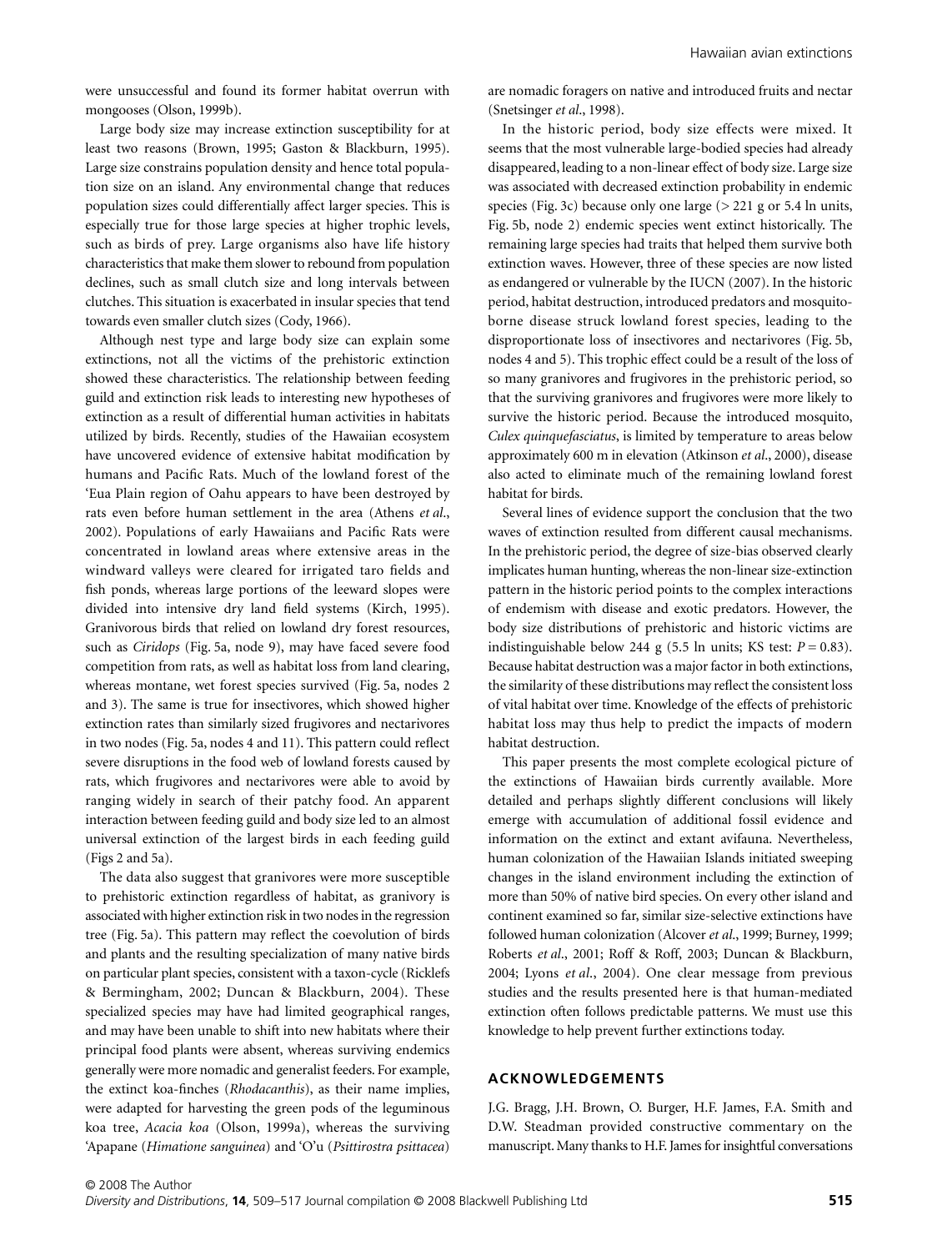on the prehistoric Hawaiian avifauna. This work was partially supported by an NSF Biocomplexity grant (DEB-0083422) to J.H. Brown and B.T. Milne. Data collection for body mass estimation was made possible by grants from the Graduate and Professional Student Association of the University of New Mexico (UNM), the UNM Biology Department, and the Office of Graduate Studies at UNM. Thanks to the curatorial staff at the NMNH, MSB and FLMNH for their assistance.

# **REFERENCES**

- Alcover, J.A., Seguí, B. & Bover, P. (1999) Extinctions and local disappearances of vertebrates in the western Mediterranean Islands. *Extinctions in near time: causes, contexts, and consequences* (ed. by R.D.E. MacPhee), pp. 165–188. Kluwer Academic/Plenum Press, New York.
- Athens, J.S., Tuggle, H.D., Ward, J.V. & Welch, D.J. (2002) Avifaunal extinctions, vegetation change, and Polynesian impacts in prehistoric Hawai'i. *Archaeology in Oceania*, **37**, 57– 78.
- Atkinson, C.T., Dusek, R.J., Woods, K.L. & Iko, W.M. (2000) Pathenogenicity of Avian Malaria in Experimentally Infected Hawaii Amakihi. *Journal of Wildlife Diseases*, **36**, 197–204.
- Brown, J.H. (1995) *Macroecology*. University of Chicago Press, Chicago.
- Burney, D.A. (1999) Rates, patterns, and processes of landscape transformation and extinction in Madagascar. *Extinctions in near time: causes, contexts, and consequences* (ed. by R.D.E. MacPhee), pp. 145–164. Kluwer Academic/Plenum Press, New York.
- Burney, D.A., James, H.F., Burney, L.P., Olson, S.L., Kikuchi, W., Wagner, W.L., Burney, M., McCluskey, D., Kikuchi, D., Grady, F.V., Gage, R.I.I. & Nishek, R. (2001) Fossil evidence for a diverse biota from Kauai and its transformation since human arrival. *Ecological Monographs*, **71**, 615–641.
- Campbell, K.E. Jr & Marcus, L. (1992) The relationship of hindlimb bone dimensions to body weight in birds. *Papers in avian paleontology honoring Pierce Brodkorb* (ed. by K.E. Campbell Jr), pp. 395–412. Natural History Museum of Los Angeles County, Los Angeles.
- Cody, M.L. (1966) A general theory of clutch size. *Evolution*, **20**, 174–184.
- Diniz-Filho, J.A.F., Carvalho, P., Bini, L.M. & Tôrres, N.M. (2005) Macroecology, geographic range size-body size relationship and Minimum Viable Population Analysis for New World Carnivora. *Acta Oecologica*, **27**, 25–30.
- Duncan, R.P., Blackburn, T.M. & Worthy, T.H. (2002) Prehistoric bird extinctions and human hunting. *Proceedings of the Royal Society of London, Series B*, **269**, 517–521.
- Duncan, R.P. & Blackburn, T.M. (2004) Extinction and endemism in the New Zealand avifauna. *Global Ecology and Biogeography*, **13**, 509–517.
- Gaston, K.J. & Blackburn, T.M. (1995) *Pattern and process in macroecology*. Blackwell Science, Oxford.
- Holdaway, R.N. (1999) Introduced predators and avifaunal extinction in New Zealand. *Extinctions in near time: causes,*

*contexts and consequences* (ed. by R.D.E. MacPhee), pp. 189– 238. Kluwer Academic/Plenum Press, New York.

- IUCN (2007) *2007 IUCN red list of threatened species*. www. iucnredlist.org. Accessed 15 September 2007.
- Iwaniuk, A.N., Nelson, J.E., James, H.F. & Olson, S.L. (2004) A comparative test of the correlated evolution of flightlessness and relative brain size in birds. *Journal of Zoology (London)*, **263**, 317–327.
- James, H.F. (1995) Prehistoric extinctions and ecological changes on oceanic islands. *Ecological studies*, Vol. 115. (ed. by P.M. Vitousek), pp. 87–102. Springer, Berlin.
- James, H.F. (2004) The osteology and phylogeny of the Hawaiian finch radiation (Fringillidae: Drepanidini), including extinct taxa. *Zoological Journal of the Linnean Society*, **141**, 207–255.
- James, H.F. & Burney, D.A. (1997) The diet and ecology of Hawaii's extinct flightless waterfowl: evidence from coprolites. *Biological Journal of the Linnean Society*, **62**, 279–297.
- James, H.F. & Olson, S.L. (1991) Descriptions of 32 new species of Hawaiian birds. Part II. Passeriformes. *Ornithological Monographs*, **46**, 1–88.
- Kirch, P.V. (1985) *Feathered gods and fishhooks: an introduction to Hawaiian archaeology and prehistory*. University of Hawaii Press, Honolulu.
- Kirch, P.V. (1995) *The wet and the dry: irrigation and agricultural intensification in Polynesia*. University of Chicago Press, Chicago.
- Lyons, S.K., Smith, F.A. & Brown, J.H. (2004) of mice, mastodons and men: human-mediated extinctions on four continents. *Evolutionary Ecology Research*, **6**, 339–358.
- Martin, P.S. (1984) Prehistoric overkill: the global model. *Quaternary extinctions: a prehistoric revolution* (ed. by P.S. Martin and R.G. Klein), pp. 354–403. University of Arizona Press, Tucson.
- Martin, P.S. & Steadman, D.W. (1999) Prehistoric extinctions on islands and continents. *Extinctions in near time: causes, contexts, and consequences* (ed. by R.D.E. MacPhee), pp. 17–55. Kluwer Academic/Plenum Press, New York.
- Milberg, P. & Tyrberg, T. (1993) Naïve birds and noble savages a review of man-caused prehistoric extinctions of island birds. *Ecography*, **16**, 229–2511.
- Olson, S.L. (1999a) Kona Grosbeak (*Chloridops kona*), Greater Koa-Finch (*Rhodacanthis palmeri*), and Lesser Koa-Finch (*Rhodacanthis flaviceps*). *The Birds of North America Online* (ed. by A. Poole), Cornell Laboratory of Ornithology, Ithaca.
- Olson, S.L. (1999b) Laysan Rail (*Porzana palmeri*) and Hawaiian Rail (*Porzana sandwichensis*). *The Birds of North America Online* (ed. by A. Poole), Cornell Laboratory of Ornithology, Ithaca.
- Olson, S.L. & James, H.F. (1982a) Fossil birds from the Hawaiian Islands: evidence for wholesale extinction by man before Western contact. *Science*, **217**, 633–635.
- Olson, S.L. & James, H.F. (1982b) Prodromus of the fossil avifauna of the Hawaiian islands. *Smithsonian Contributions to Zoology*, **365**, 1–59.